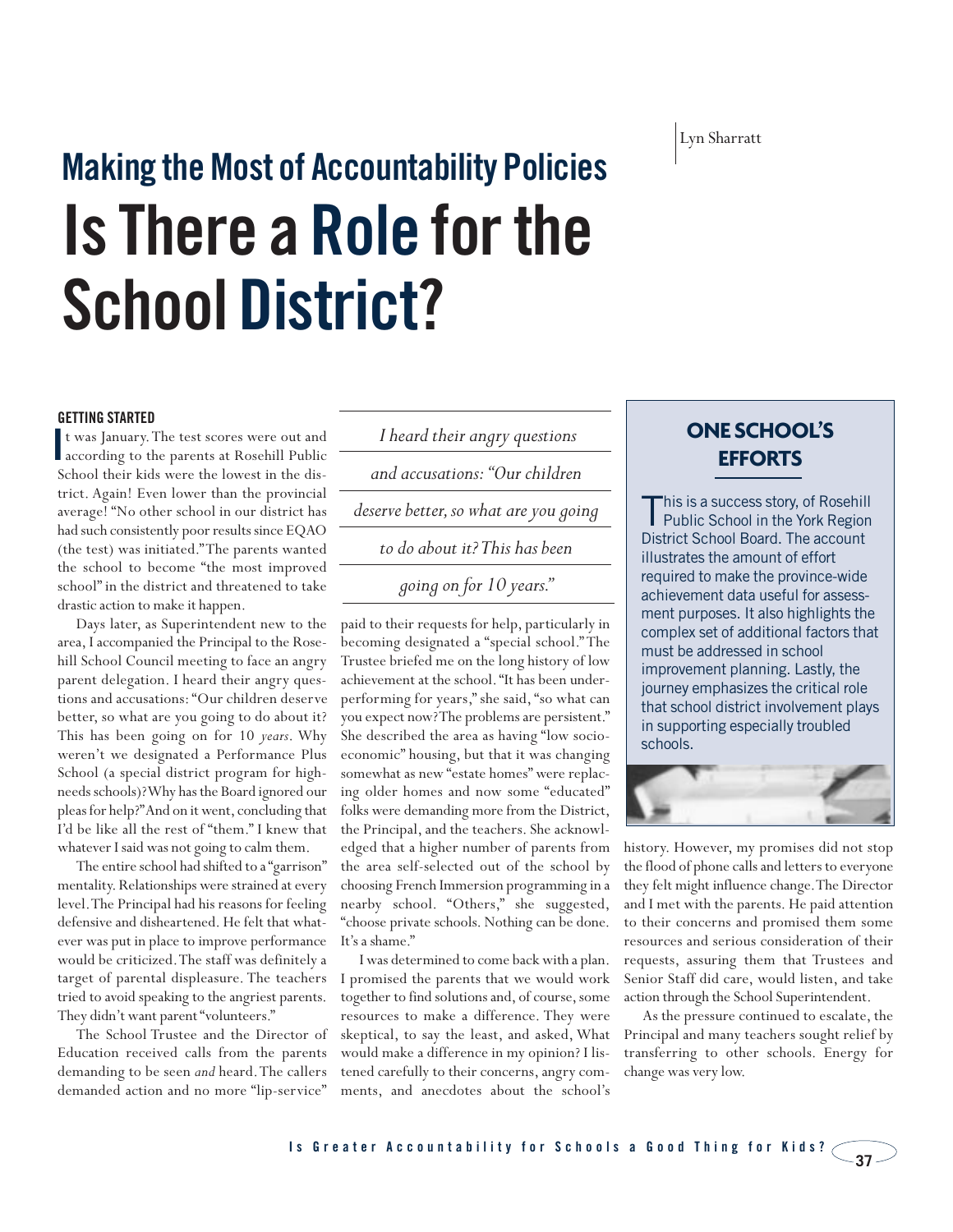

#### **WHAT THE RESEARCH TOLD US**

In answer to parents' questions about what made a difference and what they could be doing to help, I had agreed to review with them current literature on school improvement.At the next School Council meeting, we explored an overview of the recent research on school effectiveness and school improvement. Specifically, we examined School Improvement Plans as a key factor for success when the planning considered:

- ▼ Teamwork, dialogue, and a sense of ownership by all the stakeholders (Fullan, 1991)
- ▼ Data collection in the form of diagnostic student assessments to inform the priority setting of the plan (Hopkins, 1985; Joyce, 1986)
- ▼ Connections among the school plans, classroom practice and student learning (Stoll & Fink, 1992)

As well, we talked about the change literature and the importance of understanding the "implementation dip" (Fullan, 1991) which describes the tendency for new initiatives to get worse before they get better. We talked about understanding that a united effort to improve meant support for parents, staff, and students working together.We learned that an ongoing evaluation of our integrated school improvement plan and strong transformational leadership needed to occur (Leithwood, 1995). Leadership that included:

- ▼ An articulated vision of student improvement
- ▼ Knowledge of productive instructional strategies
- ▼ High expectations
- ▼ Support/resources for teachers

Parents heard that research also suggests that long-term student improvement only results from the simultaneous implementation

of four critical elements from which we can measure teachers' changed practices, increased skills, increased capacity, and reflective practices (Sharratt, 1996).These critical elements are:

- ▼ District Commitment
- ▼ Strategic Leadership
- ▼ Effective Instructional Strategies
- ▼ Parental Involvement
- ▼ DISTRICT COMMITMENT: Teachers change practices when the school district provides support through Professional Development (PD) that is congruent with the district's vision.Teachers feel that in-service training is essential to their learning, especially when the Principal supports the PD (Sharratt, 1996, p.100).
- ▼ STRATEGIC LEADERSHIP: Teachers feel that leadership influences their learning and change practices most when it is strategic. This includes leadership in school planning that encompasses developing a shared vision aligned with the district vision; using collaborative decision-making processes; establishing a collective, problem-solving environment; ensuring flexible school structures, and giving time and support to teachers (Sharratt, 1996, p.101).
- ▼ EFFECTIVE INSTRUCTIONAL STRATEGIES: Teachers need an expanded repertoire of strategies that integrate with the collection of valid assessment data and an accurate image of the learner (Bennett & Rolheiser, 2001). Strategies need to embrace structured group work, focused time on task, and uninterrupted blocks of instructional time.
- ▼ PARENTAL INVOLVEMENT: Research reveals that families who are involved in their students' schooling significantly increase their performance (Epstein, 1995). By taking a collaborative approach to the development of family-involvement programs, schools can form successful partnerships with families and community groups to improve the educational achievement of all students. "With frequent interactions among school, families, and communities," notes Epstein, "more students are more likely to receive common messages from various people about the importance of school, of working hard, of thinking creatively, of helping one another,

and of staying in school."As a result, schoolfamily-community partnerships enable students and families to produce their own successes. Further information on a variety of successful parental programs is located at www.yrdsb.edu.on.ca/plus .

We agreed that it was critical to provide professional development for staff and to educate parents so everyone would understand what would produce improved student learning.

#### **PICKING THE LOW-HANGING FRUIT**

There was an immediate need to respond! We implemented some short-term strategies while beginning to think about the longer term need to develop a School Plan for Continuous Improvement (SPCI), focused on our goal of increased student achievement.

A small committee consisting of the Principal, Superintendent, a staff member, the School Council Chair, and two interested parents met regularly to brainstorm concrete ideas for immediate improvement.The following things made a difference to the spirit of learning in the school almost immediately:

#### ▼ DISTRICT COMMITMENT

The School Superintendent made a commitment to be in the school often, attending staff meetings, committee meetings, School Council meetings, and presenting at some of the parent workshops.As the leadership changed, the district committed to not moving the new Principal for at least five years.Three "Literacy Tutors" were hired (casuals, used only for the short term) from Board funds and trained by the Reading Recovery™ teacher to read to and hear students read.These people had interests in becoming Educational Assistants in the Board, so had some experience/incentive to work in the school.Work was also begun to establish a Summer Reading Camp with financial support for some students to ensure universally available access.There is an attempt to increase the retention of learning over the summer months.

#### ▼ STRATEGIC LEADERSHIP

This is leadership that demonstrates focused consideration of student learning.The Principal intentionally reached out to staff, parents, and the community to find strategies that

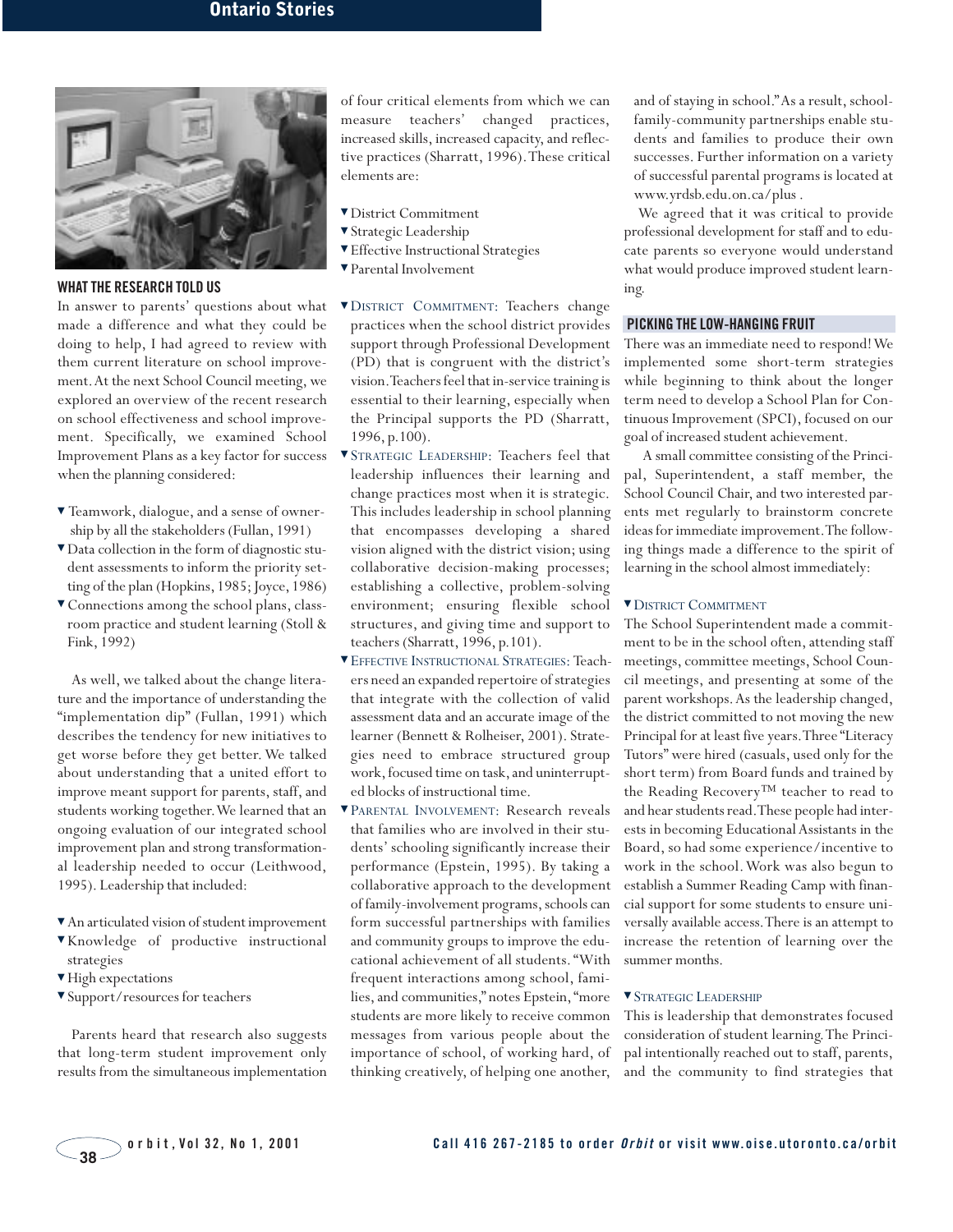made a difference to students.The Behaviour Code was updated and the Homework Policy reviewed by a small staff committee. Both policies were shared with all teachers, changes were made, and then both were discussed and implemented with students and parents.The Principal strove for clear understanding, consistency, fairness, and logical consequences in accordance with the renewed policy. One Child and Youth Worker (CYW) refocused on classroom student behaviour, focusing on teaching "manners" to all. School Volunteers were found to start a Breakfast program with donations from the Salvation Army and the United Church.Two Curriculum Consultants with a Math/Science/Technology focus "adopted" the school. Money was found to purchase agenda books for students in all grades (not just in Grades 4–8) so that homework and study habits could be emphasized. It was an expectation that all teachers would routinely check agenda books and parents would communicate using them. Sports and Club activities were initiated during lunch hours. Six student teachers from the university were placed in the school for a three-month term to increase the number of professionals available to work with the lowest readers.

#### ▼ EFFECTIVE INSTRUCTION

Teachers focused on "Instructional Intelligence" (Bennett & Rolheiser, 2001) in their teaching and developed many initiatives that could be implemented in a timely way.Their strategies included starting a homework initiative involving weekly Homework Packages with Level 4 assignments (Ontario Curriculum) at each grade level.Teachers also participated in a variety of workshops given by curriculum consultants on "First Steps Writing" (a new year-long commitment), "Assessment," and "Effective Instructional Strategies." This led to teaching parents about some of that learning. Staff organized and led four-evening workshops for parents entitled "Raising Readers," "First Steps Writing," "Assessment and Evaluation," and "Family Math." Academy of Reading software was purchased and an intermediate teacher was trained in its use. The Reading Recovery™ teacher in-serviced and modelled the effective use of the Observation Survey, Running Records, and Guided Reading approach for all staff.



#### ▼ PARENTAL INVOLVEMENT

One parent applied for and received money from Shell Oil to purchase Science Kits that included materials focused on problem solving with cross-curricular impact in the areas of Reading,Writing and Mathematics. More volunteers were recruited by the School Council, and the staff trained them to become "Reading Parents," increasing the number of volunteers in the school from 3 to 15 in just a few weeks! It appeared that parents came when they knew that they would have a specific, meaningful task to do and be trained to do it. It took another two of the concerned parents eight weeks to raise over \$4000.00 in the community. This money was used to support the literacy thrust by enhancing the Borrow-a-Book Program with levelled books (Reading Recovery™ for Primary and Junior readers.

It was tempting to stop here! Visible gains had been made in a short time. However, from our literature review, we knew that school and student improvement result from the systematic planning and implementing of a singular goal and the four elements above in a thoughtful, planned way, using classroom data as the base for that planning (Heck & Hallinger, 1996). Too often, short term, shotgun approaches typify school improvement efforts that fail.

#### **ESTABLISHING A LONG-TERM SCHOOL IMPROVEMENT PLAN**

Mortimore (1997) states, "the more effective the school plan, the more complex are the characteristics." We discovered this fact not only to be true but also to be challenging as we tried to establish a plan that everyone felt they were part of from the beginning. Not understanding the process, many parents just wanted the improvement ASAP and did not want to waste time on the planning. The short-term initiatives satisfied their need for action. Others became part of the planning team process.

Improved student achievement is<br>not an easy business. Astute edumproved student achievement is cators know that relationships and chemistry really impact powerfully: What do parents say about the school at home? Do emotional interactions at school influence student performance? The questions continue for us to this day. More research needs to be done to answer all of our questions.

In this article, I have identified results we achieved using short-term strategies and a longer term commitment to the school planning process. However, our quest for more knowledge about what factors influence increased student achievement never ends.

The comprehensive plan that was developed together first involved school data collection:

- Grade teachers developed rubrics which are examples of student work at four levels of performance for each grade in each subject area, 1 being the lowest and 4 being the highest. Development of rubrics and assessing student work using levels of achievement reflect the scoring of the provincial test. The grade partners/teachers then marked one assignment collectively each term to determine their consistency in what constituted a Level 1, 2, 3 or 4 student response.They then established numbers of students obtaining levels 2, 3, 4 in Writing, Reading and Mathematics.
- ▼ Examination of classroom data by grade level was initiated to ensure consistency with report card and test score data;
- ▼ Test score data were used to inform P/J/I instructional strategies; and
- Review of data from Homework Survey, Behaviour and Suspension records.

After assessing the data, the staff at Rosehill Public School committed to focused work on increased student improvement in literacy, agreeing to look at the four priority areas described here to develop the plan. A sample of the collaborative planning template that was developed follows: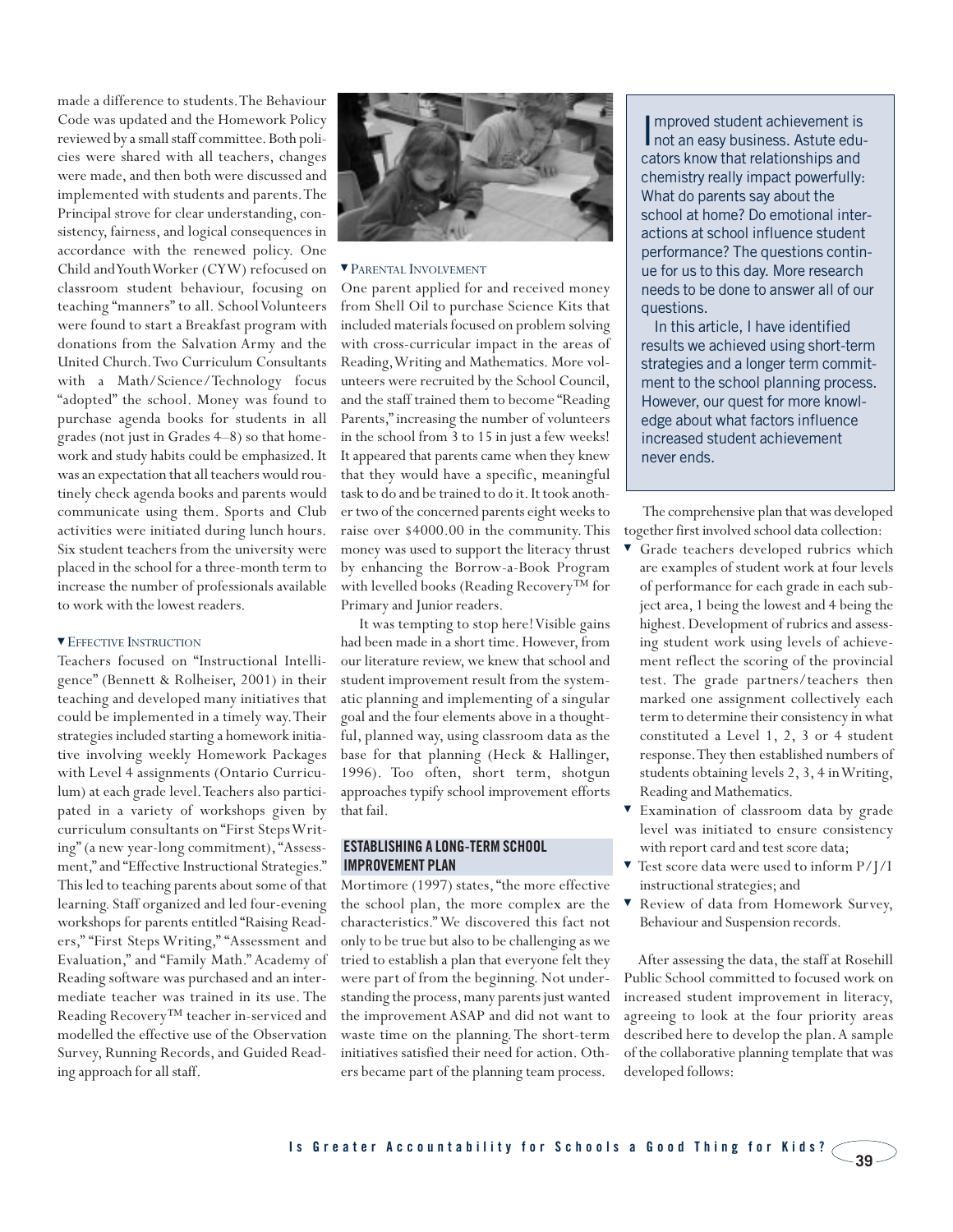### **GOAL 1: DISTRICT COMMITMENT**

#### **Performance Target:**

*Seventy five % of the students will be Reading and Writing at the Provincial standard (level 3 and 4);the remaining 25% will be working toward the goals set out in the Individual Education Plan.*

| <b>FOCUS</b>                                            | <b>Strategies</b>                                                                                                                                                                              | <b>Indicators of Success</b>                                                                      |
|---------------------------------------------------------|------------------------------------------------------------------------------------------------------------------------------------------------------------------------------------------------|---------------------------------------------------------------------------------------------------|
| Professional development (PD) focused<br>on school plan | ▼ First Steps Writing initiated<br>Assessment Study Group formed and<br>group attends District PD sessions<br>$\blacktriangledown$ All teachers commit to ongoing PD in<br>Literacy            | ▼ Staff meetings have PD component<br>Teachers share student successes in<br>Literacy at meetings |
| <b>Increased Resources</b>                              | Re-examine use of school budget<br>▼ Fundraising \$ \$ aligned with School Plan<br>priorities<br>▼ \$\$ from School Superintendent for books<br>▼ Books purchased for Borrow-a-Book<br>program | • All students reading nightly<br>▼ Borrow-a-Book program in place                                |
|                                                         |                                                                                                                                                                                                |                                                                                                   |

#### **GOAL 2: STRATEGIC LEADERSHIP**

**Performance Target:** *The School Leadership Team will identify areas in need of improvement and will develop a plan with involvement of all stakeholders.*

Builds consensus around goals for student improvement

- ▼ Leadership Team established
- ▼ Teacher PD and School Plan align
- ▼ School plan reviewed and revised with staff and School council each term
- ▼ Early Learning Team established
- ▼ Principal regularly assesses staff implementation of the school improvement plan and supports PD reflective of plan

#### **FOCUS** Strategies **Strategies Strategies Indicators of Success**

- ▼ Teachers own and articulate goals and components in plan
- ▼ Parents have been part of process and support plan
- ▼ All teachers have individual goals that reflect school plan goals
- ▼ Information on student achievement is collected regularly
- ▼ Students prepared to learn daily
- ▼ All students and parents know behaviour and academic expectations

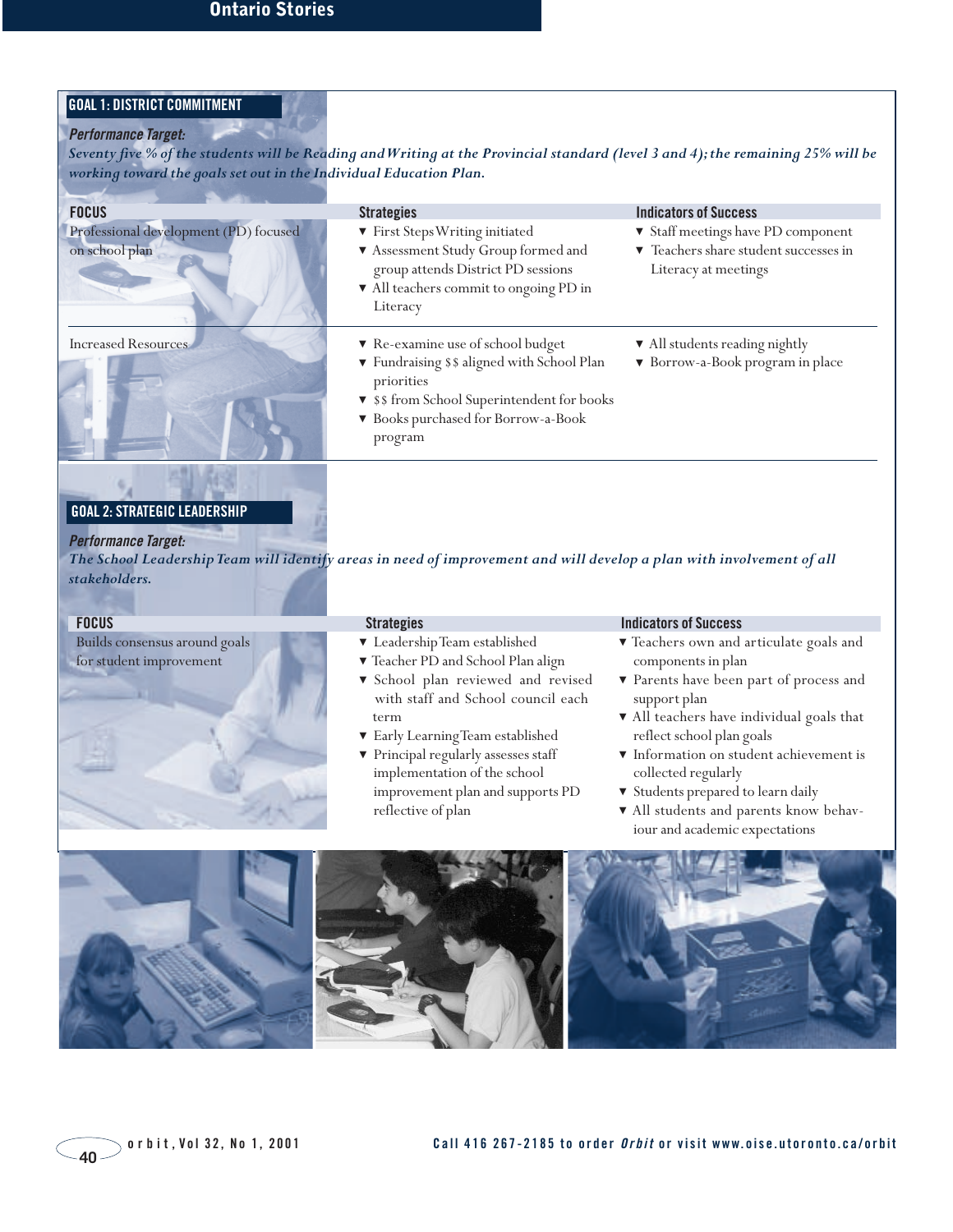#### **GOAL 3: EFFECTIVE INSTRUCTIONAL STRATEGIES**

#### **Performance Target:**

*Teachers are using a variety of instructional strategies to achieve:1) All students reading fluently (level 16 Reading Recovery™ by the end of Grade 1 2) 20% of students move from Level 2 to Level 3 (Ontario Curriculum) in Reading and Writing at all grade levels.*

| <b>FOCUS</b>                                    | <b>Strategies</b>                                                                                                         | <b>Indicators of Success</b>                                                                               |
|-------------------------------------------------|---------------------------------------------------------------------------------------------------------------------------|------------------------------------------------------------------------------------------------------------|
| Use of a variety of instructional<br>strategies | Reading Recovery strategies used by<br>all Primary Teachers<br>Analyze report cards and determine                         | ▼ Increased teacher and student knowl-<br>edge of rubrics<br>▼ Evidence on the use of a variety of         |
|                                                 | strategies to move students to Level 3<br>▼ Administer pre- and post-tests of<br>units of study                           | assessment tools in classrooms noted<br>during classroom visits<br>▼ Assessment information used to inform |
|                                                 | ▼ Class reviews 3 times a year<br>$\blacktriangledown$ Use exemplar booklets to mark<br>student work collectively at each | instruction<br>▼ Teachers use student growth plans to<br>identify "next steps" for students not            |
|                                                 | grade level<br>▼ Professional Development focuses                                                                         | meeting the standard<br>Teachers have consistent understanding                                             |
|                                                 | on instructional intelligence<br>(Bennett, 2001) and Assessment<br>Literacy (York Region District                         | of Level 3 (Provincial Standard) student<br>work<br>▼ Evidence of a variety of instructional               |
|                                                 | School Board, 2001)                                                                                                       | strategies used in classrooms                                                                              |

#### **GOAL 4: PARENTAL INVOLVEMENT**

#### **Performance Target:**

*Increased parental involvement:1) 10% of parent population work with students in school 2) 60% of parents attend Curriculum nights 3) 100% of students complete Homework weekly.*

| <b>FOCUS</b>                                             | <b>Strategies</b>                                                                                                                                                                                                                              | <b>Indicators of Success</b>                                                                                                                                                                                            |
|----------------------------------------------------------|------------------------------------------------------------------------------------------------------------------------------------------------------------------------------------------------------------------------------------------------|-------------------------------------------------------------------------------------------------------------------------------------------------------------------------------------------------------------------------|
| Builds consensus around goals<br>for student improvement | ▼ Teachers assign meaningful home-<br>work in a weekly package<br>▼ Nightly reading homework expected<br>at all grade levels<br>▼ Homework and Behaviour policies<br>developed and reviewed by staff and<br>parents, then communicated to stu- | • More volunteers visible consistently in<br>school<br>▼ Increased attendance at school events<br>▼ School Council proactively recruiting<br>parents<br>All students and parents know<br>behaviour and academic results |
|                                                          | dents and the community<br>▼ Students invited to bring an adult to<br>Curriculum Nights<br>▼ "Grade parents" make reminder calls<br>to parents<br>▼ "Reading Parents" trained by Read-<br>ing Recovery <sup>TM</sup> teacher                   | All students, teachers, and parents<br>use agenda books nightly for<br>communication<br><i>v</i> Incidents of inappropriate behaviour<br>reduced                                                                        |

#### **DID IT MAKE A DIFFERENCE?**

After three years of work and reflection, we are sure that more factors than just preparing students to write the provincial test did make a difference. In our school improvement planning, we collected other forms of important data that indicated not only an improvement in achievement, but also a critical cultural change in attitude among students, parents, and teachers. Some of the other factors that we feel made a difference are reported here.

HOMEWORK PACKAGES: Packages were distributed by all teachers on Mondays, completed by students, and discussed and marked in class on Fridays. Surveys used to collect data from teachers, students, and parents about this new process revealed: